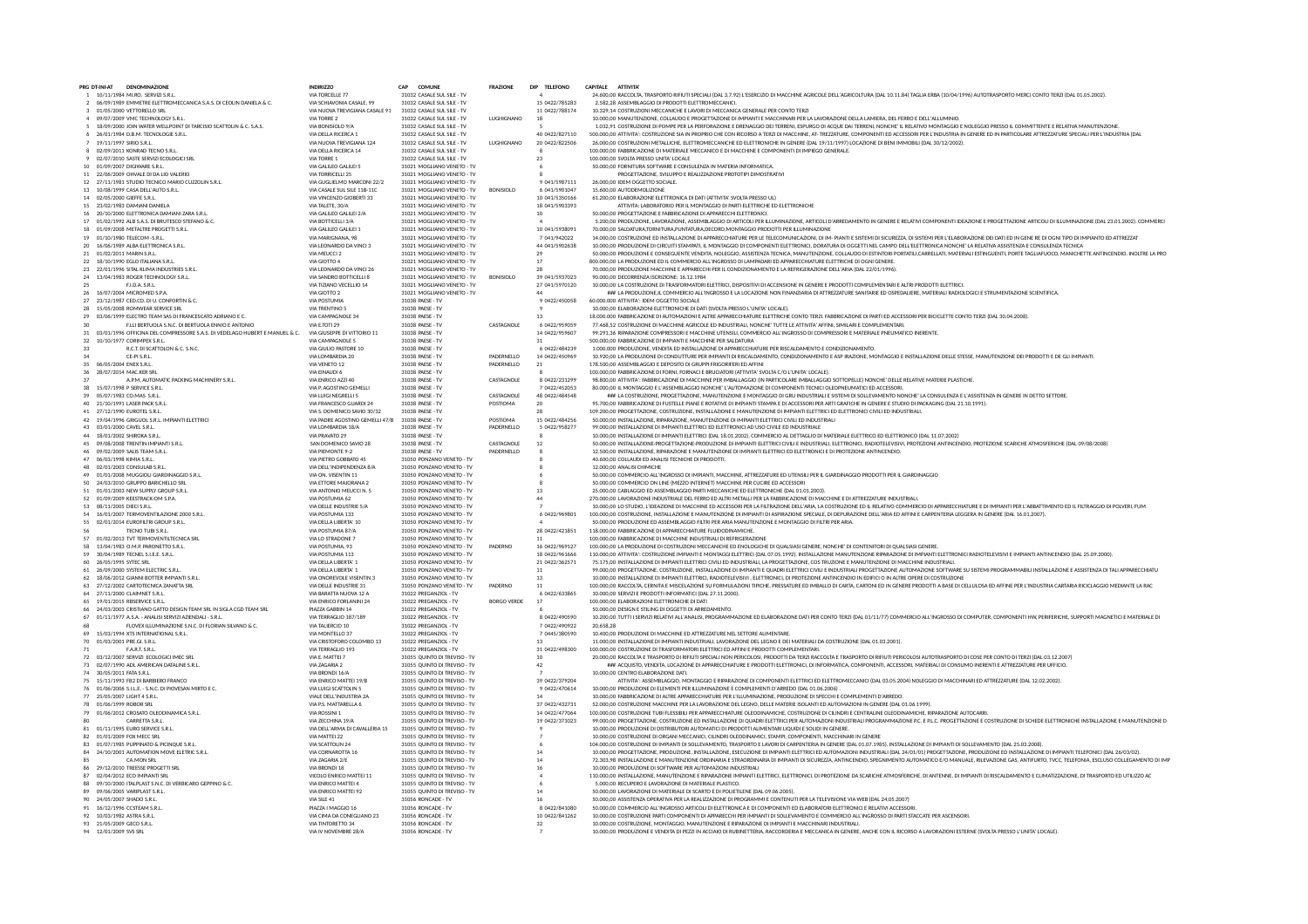|     | 95 11/07/1985 SORGATO S.R.L.                                                                                                              | VIA FUSANA 21                                                                    | 31056 RONCADE - TV                                                                     |                 | 32                              | 119.000,00 PRODUZIONE E MONTAGGIO DI IMPIANTI DI ASPIRAZIONE, COSTRUZIONI METALLICHE IN GENERE (DALL' 11/07/1985)                                                                                                                                                                                                                                                                                                                      |
|-----|-------------------------------------------------------------------------------------------------------------------------------------------|----------------------------------------------------------------------------------|----------------------------------------------------------------------------------------|-----------------|---------------------------------|----------------------------------------------------------------------------------------------------------------------------------------------------------------------------------------------------------------------------------------------------------------------------------------------------------------------------------------------------------------------------------------------------------------------------------------|
|     | 30/03/2001 SIL.LUX S.R.L.                                                                                                                 | VIA PRINCIPE 111                                                                 | 31056 RONCADE - TV                                                                     | MUSESTRE        | 20                              | 115.000,00 ATTIVITA' SVOLTA PRESSO LA SEDE SECONDARIA                                                                                                                                                                                                                                                                                                                                                                                  |
|     | 97 01/09/2005 AC.MO TECNOLOGIE INTEGRATE S.R.L. IN SIGLA A.T.I. S.R.L.<br>98 09/01/2006 CO.ME. S.A.S. DI BERALDO ORIANO E C.              | VIA TOMMASO DA MODENA 28<br>VIA ROMA 110/A                                       | 31056 RONCADE - TV<br>31056 RONCADE - TV                                               |                 |                                 | 10.000,00 PRODUZIONE COMPUTER E SOFTWARE (DAL 02.03.2010)<br>20,000.00 FABBRICAZIONE DI MACCHINE E ALTRO MATERIALE MECCANICO (09/01/2006).                                                                                                                                                                                                                                                                                             |
|     | 99 14/11/2003 LOVISETTO MARCO IMPIANTI ELETTRICI S.A.S.                                                                                   | VIA G. D'ANNUNZIO 41                                                             | 31056 RONCADE - TV                                                                     | <b>BIANCADE</b> |                                 | 30,000,00 MANUTENZIONE. RISTRUTTURAZIONE ED AMPLIAMENTO DI IMPIANTI ELETTRICI. CIVILI ED INDUSTRIALI. DI IMPIANTI RADIOTELEVISIVI ED ELETTRONICI IN GENERE. DI IMPIANTI DI PROTEZIONE ANTINCENDIO (RELATIVAMENTE ALL                                                                                                                                                                                                                   |
|     | 100 18/01/2011 GEA IMPIANTI DI VACILOTTO BRUNO                                                                                            | VIA GARIBALDI 1/B                                                                | 31056 RONCADE - TV                                                                     |                 |                                 | 20,000,00 INSTALLAZIONE. MANUTENZIONE E RIPARAZIONE DI IMPIANTI DI PRODUZIONE. TRASFORMAZIONE. TRASPORTO. DISTRIBUZIONE. UTILIZZAZIONE DELL'ENERGIA ELETTRICA. IMPIANTI DI PROTEZIONE CONTRO LE SCARICHE ATMOSFERICH                                                                                                                                                                                                                   |
|     | 101 01/01/2015 NARDI IMPIANTI SRL                                                                                                         | VIA A.GIACINTO LONGHIN 97                                                        | 31056 RONCADE - TV                                                                     | S. CIPRIANO     | 14                              | 10.000.00 INSTALLAZIONE. MANUTENZIONE E RIPARAZIONE DI IMPIANTI ELETTRICI IN EDIFICI O IN ALTRE OPERE DI COSTRUZIONE.                                                                                                                                                                                                                                                                                                                  |
| 103 | 102 22/11/2013 TRAVEL APPEAL S.R.L<br>20/09/1985 BIGARAN S.R.L                                                                            | VIA SILE 41<br>VIA POSTUMIA EST 36                                               | 31056 RONCADE - TV<br>31048 SAN BIAGIO DI CALLALTA - TV                                |                 | 19 0422/797722                  | 100 ATTIVITA' REALIZZAZIONE DI PIATTAFORME DIGITALI DEDICATE AL SETTORE TURISTICO-RICETTIVO, SOLUZIONI SOFTWARE, DI MARKETING E SERVIZI A VALORE AGGIUNTO PER FAVORIRE VISIBILITA' ED INTERAZIONE TRA LE STRUT<br>81.600,00 RACCOLTA RIFIUTI SOLIDI URBANI L'ESECUZIONE DI SERVIZI DI PULIZIA GENERALIZZATA (DAL 20.09.85) AUTOTRASPORTO MERCI PER CONTO TERZI (06.04.92) AUTORIPARAZIONE DELLA MECCANICA E DELLA MOTORISTICA GOMMISTA |
|     | 104 13/06/2005 CENTRO SISTEMI S.R.L.                                                                                                      | VIA G. GALILEI 13                                                                | 31048 SAN BIAGIO DI CALLALTA - TV                                                      |                 |                                 | 150.000,00 COMMERCIO ALL'INGROSSO DI SISTEMI GESTIONALI, INFORMATIVI, MACCHINE PER UFFICIO ELETTRICHE ED ELETTRONICHE ED ACCESSORI, MOBILI, ARREDI ATTREZZATURE E ACCESSORI IN GENERE PER UFFICIO.                                                                                                                                                                                                                                     |
|     | 105 03/01/2005 IL FANALE GROUP S.R.L                                                                                                      | VIA O. BREDARIOL 15                                                              | 31048 SAN BIAGIO DI CALLALTA - TV                                                      |                 | 19 0422/895200                  | 35,000.00 PRODUZIONE DI APPARECCHI DI ILLUMINAZIONE E DI ARTICOLI PER L'ARREDAMENTO DELLA CASA E PER IL TEMPO LIBERO (DAL 03.01.200).                                                                                                                                                                                                                                                                                                  |
|     | 106 01/01/2006 HITECHLED S.R.L.                                                                                                           | <b>GALILEO GALILEI 31</b>                                                        | 31048 SAN BIAGIO DI CALLALTA - TV                                                      |                 | 14                              | 100.000.00 PRODUZIONE DI INSEGNE ELETTRONICHE E SEGNALATORI LUMINOSI - PRODUZIONE DI SISTEMI PER LA PRODUZIONE DI INSEGNE ELETTRONICHE - PROGETTAZIONE. PRODUZIONE E VENDITA DI HARDWARE E SOFTWARE PER INSEGNE E SEG                                                                                                                                                                                                                  |
|     | 107 13/02/1995 2M S.N.C. DI ALFRED E DENIS MURER                                                                                          | VIA LUDOVICO ARIOSTO 1                                                           | 31048 SAN BIAGIO DI CALLALTA - TV                                                      |                 | 5 0422/890089                   | 8.000.00 PRODUZIONE. LAVORAZIONE. MANUTENZIONE E MONTAGGIO DI IMPIANTI INDUSTRIALI DI OGNI TIPO LAVORI DI SALDATURA E CARPENTERIA METALLICA OFFICINA MECCANICA IN GENERE IMPIANTISTICA IDRAULICA (ATTIVITA' NON RIE                                                                                                                                                                                                                    |
| 109 | 108 01/06/2010 GMF MARCASSA S.R.L.<br>CAMI S.R.L. - TECNOLOGIE ANTINCENDIO                                                                | VIA MONTEGRAPPA 1<br>VIA POSTUMIA EST 70                                         | 31048 SAN BIAGIO DI CALLALTA - TV<br>31042 SAN BIAGIO DI CALLALTA - TV FAGARE' DELLA B |                 | 9 0422/890113                   | 15,000.00 COSTRUZIONE RIMORCHI AGRICOLI E MACCHINARI PER L' AGRICOLTURA<br>31.000,00 COSTRUZIONE ED ASSEMBLAGGIO DI ESTINTORI CON MANUTENZIONE,RIPARAZIONE E RICARICA DEGLI STESSI LO STUDIO,CONSULENZA,PROGETTAZIONE E LA REALIZZAZIONE DI IMPIANTI AUTOMATIZZATI DI RILEVAZIONE,ANTIFURTO ED                                                                                                                                         |
|     | 110 03/06/2003 MCR SRL                                                                                                                    | VIA ENRICO FERMI 9/11                                                            | 31048 SAN BIAGIO DI CALLALTA - TV                                                      |                 | 14                              | 54.000,00 PRODUZIONE DI COMPONENTISTICA INDUSTRIALE IN GENERE E DI ELETTRODOMESTICI (DAL 03/06/2003)                                                                                                                                                                                                                                                                                                                                   |
|     | 111 01/03/2000 CARMET AUTOMAZIONI S.R.L.                                                                                                  | VIA AQUILEIA 16                                                                  | 31048 SAN BIAGIO DI CALLALTA - TV OLMI                                                 |                 |                                 | 30,000.00 FABBRICAZIONE DI MACCHINE AD USO INDUSTRIALE ED ALTRO MATERIALE MECCANICO (DAL 01.03.2000)                                                                                                                                                                                                                                                                                                                                   |
| 112 | O.M.P.R.A. S.N.C. DI PADOAN FABIO & C.                                                                                                    | VIA RONCADE. 7                                                                   | 31048 SAN BIAGIO DI CALLALTA - TV NERBON                                               |                 | 9 0422/892426                   | 20.000,00 RIPARAZIONE E MANUTENZIONE DI MACCHINE ED ATTREZZATURE PER L'AGRICOLTURA, IL GIARDINAGGIO, LA ZOOTECNIA, L'INDUSTRIA E L'ARTIGIANATO (DAL 15.03.2005) COMMERCIO ALL'INGROSSO DI MACCHINE, ATTREZZATURE PER                                                                                                                                                                                                                   |
|     | 113 28/05/1984 TRECIEFFE DI CROSATO IVO & C. S.N.C.                                                                                       | VIA GALILEO GALILEI 16                                                           | 31048 SAN BIAGIO DI CALLALTA - TV                                                      |                 | 25 0422/895560                  | 5.200.000 LAVORI DI CARPENTERIA LEGGERA ENOLOGICA. MONTAGGI ENOLOGICI E LAVORI COMPLEMENTARI.<br>64-550.00 PRODUZIONE E RELATIVA VENDITA DI IMPIANTI DESTINATI AI LA TRASFORMAZIONE E COMMERCIAI IZZAZIONE DI PRODOTTI AI IMENTARI CHIMICI E FARMACEUTICI (DAL 02/01/1999). FARRRICAZIONE CISTERNE (DAL 03/08/2000).                                                                                                                   |
|     | 114 02/01/1999 SO LMF S.R.L.<br>115 24/03/1999 C.M. CARPENTERIA DI CECCON E MORO S.A.S.                                                   | VIA GALILEO GALILELS<br>VIA LEONARDO DA VINCI 44                                 | 31048 SAN BIAGIO DI CALLALTA - TV<br>31048 SAN BIAGIO DI CALLALTA - TV                 |                 | 16                              | 4,000.00 FABBRICAZIONE DI STRUTTURE METALLICHE E PARTI DI STRUTTURE FABBRICAZIONE DI PORTE FINESTRE E LORO TELAI. IMPOSTE E CANCELLI ED EVENTUALE MONTAGGIO (DAL 24.03.1999)                                                                                                                                                                                                                                                           |
| 116 | ELETTRONOVA DI LORENZON RINALDO & C. S.A.S.                                                                                               | VIA POSTUMIA EST 70/C                                                            | 31048 SAN BIAGIO DI CALLALTA - TV FAGARE                                               |                 |                                 | 6,000.00 INSTALLAZIONE IMPIANTI ELETTRICI.                                                                                                                                                                                                                                                                                                                                                                                             |
|     | 117 11/02/2010 ERRECI SISTEMI S.R.L.                                                                                                      | VIA DANTE 11                                                                     | 31048 SAN BIAGIO DI CALLALTA - TV                                                      |                 |                                 | 10.000,00 INSTALLAZIONE DI IMPIANTI ELETTRICI IN EDIFICI CIVILI, INDUSTRIALI, ARTIGIANALI E COMMERCIALI INCLUSA LA MANUTENZIONE E LA RIPARAZIONE.                                                                                                                                                                                                                                                                                      |
|     | 118 05/09/2012 HIC.M.O. S.R.L.                                                                                                            | PIAZZA WALTER TOBAGI 5                                                           | 31048 SAN BIAGIO DI CALLALTA - TV                                                      |                 |                                 | 10.000,00 TRASPORTO MERCI SU STRADA PER CONTO TERZI E LOGISTICA                                                                                                                                                                                                                                                                                                                                                                        |
|     | 119 14/01/1998 EMAR SISTEMI SRL<br>120 01/09/1979 ANTENNA TRE NORD EST S.P.A.                                                             | VIA 47^ REGGIMENTO ARTIGLIERIA, 2 31048 SAN BIAGIO DI CALLALTA - TV FAGARE'      | 31048 SAN BIAGIO DI CALLALTA - TV                                                      |                 | 11 0422/890151                  | 54.600,00 PROGETTAZIONE, INSTALLAZIONE, MANUTENZIONE, PRODUZIONE DI PRODOTTI, MATERIALI, APPARECCHIATURE, SISTEMI ELETTRONICI ED ELETTROMECCANICI, IMPIANTI TELEFONICI, DI QUALSIASI TIPO E SPECIE ED ALTRI PRODOTTI<br>### PRODUZIONE E DIFFUSIONE DI PROGRAMMI AUDIOVISIVI.                                                                                                                                                          |
|     | 121 26/02/2014 FULLECOSERVICE S.R.L.                                                                                                      | VIA GIOVANNI PRATI 1<br>VIA POSTUMIA EST 87                                      | 31048 SAN BIAGIO DI CALLALTA - TV                                                      |                 | 35 0422/470122<br>21            | 2.000.00 CERNITA E SELEZIONE DI MULTIMATERIALI E DI RIFIUTI INDUSTRIALI (SVOLTA PRESSO UL )                                                                                                                                                                                                                                                                                                                                            |
|     | 122 29/05/2006 INGECO SRL                                                                                                                 | VIA ALZAIA SUL SILE 26/D                                                         | 31057 SILEA - TV                                                                       |                 |                                 | 10.000,00 PREDISPOSIZIONE DI ELABORATI E DI DISEGNI TECNICI PER LA PROGETTAZIONE DI DISPOSITIVI DI AUTOMAZIONE E REALIZZAZIONE, MANUTENZIONE E RIPARAZIONE DI IMPIANTI TECNOLOGICI.                                                                                                                                                                                                                                                    |
|     | 123 04/07/2005 FLY S.R.L                                                                                                                  | VIA G. GALILEI 13/4                                                              | 31057 SILEA - TV                                                                       |                 | 10                              | 510.000,00 DESIGN, PRODUZIONE C/TERZI E COMMERCIALIZZAZIONE DI CALZATURE E GADGETS COMMERCIO ALL'INGROSSO DI CALZATURE E GADGETS (DAL 15.03.2007)                                                                                                                                                                                                                                                                                      |
| 124 | ELCO - S.A.S. DI P. MAGOGA & C.                                                                                                           | VIA MASSOLINI 1                                                                  | 31057 SILEA - TV                                                                       | LANZAGO         | 6 0422/450450                   | 1.032,92 ATTIVITA': SERVIZI DI ELABORAZIONE CONTABILE PER LE AZIENDE DI TUTTE LE DIMEN- SION                                                                                                                                                                                                                                                                                                                                           |
|     | 125 12/01/1988 SAFAN - S.N.C. DI SAGGIA BIANCALISA & C                                                                                    | VIA MOLINO 39                                                                    | 31057 SILEA - TV                                                                       | CENDON          | 15                              | ### ATTIVITA': IDEM OGGETTO SOCIALE                                                                                                                                                                                                                                                                                                                                                                                                    |
| 126 | FISET S.R.L<br>127 01/10/2013 FOR.AGR, S.R.L.                                                                                             | VIA CENDON 1<br>VIA FRIULI 6                                                     | 31057 SILEA - TV<br>31057 SILEA - TV                                                   |                 | 27<br>11                        | 90.000,00 LA COSTRUZIONE DI APPARECCHIATURE ELETTRICHE ED ELETTRONICHE IN GENERE E LA LAVORAZIONE DI RESINE POLIESTERE.<br>60,000.00 ATTIVITA' SVOLTA PRESSO UL                                                                                                                                                                                                                                                                        |
|     | 128 23/05/2005 DATA4 S.R.L.                                                                                                               | VIA CENDON 39                                                                    | 31057 SILEA - TV                                                                       |                 | 12                              | 99,000.00 SVOLTA PRESSO L'UNITA' LOCALE.                                                                                                                                                                                                                                                                                                                                                                                               |
| 129 | <b>CUPPONE F.LLI SRL</b>                                                                                                                  | VIA SILE 36                                                                      | 31057 SILEA - TV                                                                       |                 | 35 0422/31143                   | 100.000,00 LA FABBRICAZIONE DI ATTREZZATURE ED IMPIANTI PER PIZZERIE, BAR, RISTORANTI ED OGNI ALTRA IMPRESA AFFINE LA PRODUZIONE DI CONTENITORI PER ALIMENTI IN GENERE                                                                                                                                                                                                                                                                 |
|     | 130 22/10/1982 SOCIETA' VENETA DEPURATORI E AFFINI - S.VE.D.A. - S.R.L.                                                                   | VIA CENDON 5                                                                     | 31057 SILEA - TV                                                                       |                 | 45 0422/361960                  | 99.000.00 LA PRODUZIONE DI MACCHINARI E LE LAVORAZIONI MECCANICHE IN GENERE. LO SFRUTTAMEN TO DI BREVETTI.                                                                                                                                                                                                                                                                                                                             |
|     | 131 08/05/2015 I.M.S. INDUSTRIE MECCANICHE SCARDELLATO S.R.L                                                                              | VIA CALLALTA 103                                                                 | 31057 SILEA - TV                                                                       |                 | 18                              | 100.000,00 FABBRICAZIONE DI MACCHINE E APPARECCHI PER LE INDUSTRIE CHIMICHE, PETROLCHIMICHE E PETROLIFERE (INCLUSE PARTI E ACCESSORI).                                                                                                                                                                                                                                                                                                 |
|     | 132 03/04/2006 RCH ITALIA S.P.A.<br>133 28/09/2001 VENDRAME S.R.L.                                                                        | VIA CENDON 39<br><b>VIA NERBON 4</b>                                             | 31057 SILEA - TV<br>31057 SILEA - TV                                                   |                 | 41<br>10                        | ### PRODUZIONE. COSTRUZIONE. ASSEMBLAGGIO DI REGISTRATORI DI CASSA E DI STRUMENTI DI CONTROLLO E PESATURA.<br>100,000.00 FABBRICAZIONE DI MACCHINE PER L'AGRICOLTURA. LA SILVICOLTURA E LA ZOOTECNIA                                                                                                                                                                                                                                   |
|     | 134 01/08/1998 CA.RE.DI. S.R.L.                                                                                                           | VIA SANT'ELENA 52                                                                | 31057 SILEA - TV                                                                       |                 | 20 0422/94073                   | 102.000.00 COSTRUZIONE E RIPARAZIONE IMPIANTI E MACCHINARI PER MANGIFICI. PER MOLINI. PER LAVORAZIONI IN GENERE DI PRODOTTI DESTINATI ALL'ALIMENTAZIONE E DI PRODOTTI AGRICOLI. LAVORAZIONE ARTICOLI DI MECCANICA LEG                                                                                                                                                                                                                  |
|     | 135 14/10/2013 HIOS S.R.L.                                                                                                                | VIA CALLALTA 128                                                                 | 31057 SILEA - TV                                                                       |                 | 10                              | 100,000.00 PROGETTAZIONE. PRODUZIONE APPARECCHIATURE ELETTROGAS PER USO DOMESTICO. PROFESSIONALE. INDUSTRIALE                                                                                                                                                                                                                                                                                                                          |
|     | 136 15/07/1992 BOTTER ELETTROTECNICA S.R.L.                                                                                               | VIA SILE 18/B                                                                    | 31057 SILEA - TV                                                                       |                 | 20 0422/361003                  | 110.000.00 ATTIVITA': COSTRUZIONE E RIPARAZIONE DI APPARECCHIATURE ELETTROMECCANI- CHE IN GENERE.                                                                                                                                                                                                                                                                                                                                      |
|     | 137 17/02/1992 PROGECO SRL                                                                                                                | VIA ALZAIA SUL SILE 26/D                                                         | 31057 SILEA - TV                                                                       |                 |                                 | 50,000,00 INSTALLAZIONE, AMPLIAMENTO, TRASFORMAZIONE, MANUTENZIONE DI IMPIANTI DI PRODUZIONE, DI TRASPORTO, DI DISTRIBUZIONE E DI UTILIZZAZIONE DELL'ENERGIA ELETTRICA ALL'INTERNO DEGLI EDIFICI A PARTIRE DAL PUNTO                                                                                                                                                                                                                   |
|     | 138 27/03/2000 SECUR SYSTEM S.R.L.                                                                                                        | VIA INTERNATI 1943/45 35                                                         | 31057 SILEA - TV                                                                       |                 | 10 0422/363260                  | 10.400,00 COSTRUZIONE, INSTALLAZIONE E MANUTENZIONE DI IMPIANTI E SISTEMI DI SICUREZZA, ANTINTRUSIONE E ANTIRAPINA, DI SISTEMI TELEVISIVI A CIRCUITO CHIUSO E DI TRASMISSIONE VIA RADIO, TELEFONICA, SATELLITARE DEI                                                                                                                                                                                                                   |
|     | 139 29/03/2001 PROSOFT S.R.L.<br>140 15/10/2001 APOLLO S.E. S.R.L.                                                                        | VIA ALZAIA SUL SILE 26/D<br>VIA TREVISO 55                                       | 31057 SILEA - TV<br>31057 SILEA - TV                                                   |                 |                                 | 20,000.00 PRODUZIONE DI SOFTWARE PER L'AUTOMAZIONE INDUSTRIALE<br>50,000.00 SERVIZI DI CONSULENZA IN MATERIA INFORMATICA                                                                                                                                                                                                                                                                                                               |
|     | 141 01/08/2006 KIBERNETES SOFTWARE S.R.L.                                                                                                 | VIA GALILEO GALILEI 1                                                            | 31057 SILEA - TV                                                                       |                 | 15                              | 10.000,00 ANALISI, CONSULENZA, PROGETTAZIONE, PROGRAMMAZIONE E REALIZZAZIONE DI "SOFTWARE" DI BASE ED APPLICATIVO PER QUALSIASI TIPO DI ENTE PUBBLICO O PRIVATO, AZIENDA, STUDIO PROFESSIONALE E SIMILI (DAL 01.08.2                                                                                                                                                                                                                   |
|     | 142 02/01/2012 INNOVASOFT SPA                                                                                                             | VIA LANZAGHE 26                                                                  | 31057 SILEA - TV                                                                       |                 | 14                              | 120.000.00 REALIZZAZIONE E SVILUPPO DI SOFTWARE GESTIONALE PER I DIVERSI SETTORI ECONOMICI PRIVATI E PUBBLICI.                                                                                                                                                                                                                                                                                                                         |
|     | 143 02/06/1998 TSW SRL                                                                                                                    | VIA TERRAGLIO 68                                                                 | 31100 TREVISO - TV                                                                     |                 | 37                              | 10.400.00 FORNITURA A TERZI DEI SERVIZI DISPONIBILI NELLA RETE INTERNET.                                                                                                                                                                                                                                                                                                                                                               |
|     | 144 07/06/2000 UNITED SERVICES S.R.L.                                                                                                     | VICOLO XX SETTEMBRE 8                                                            | 31100 TREVISO - TV                                                                     |                 |                                 | 10.500,00 FORNITURA SERVIZI CONNESSI ALL'INFORMATICA.                                                                                                                                                                                                                                                                                                                                                                                  |
|     | 145 10/05/2006 ARSENA'L.IT - CENTRO VENETO RICERCA E INNOVAZIONE PER LA SANITA' DIGIT VIA GUGLIELMO OBERDAN 5<br>146 01/08/2000 OOT S.R.L | VIALE GIUSEPPE VERDI 23/E                                                        | 31100 TREVISO - TV<br>31100 TREVISO - TV                                               |                 | 16                              | RICERCHE DI MERCATO E SONDAGGI DI OPINIONE<br>97.457,91 PROMOZIONE, REALIZZAZIONE E PRESTAZIONE DI SERVIZI IN GENERE, CONNESSI CON L'ATTIVITA' PRODUTTIVA NEL SETTORE INFORMATICO E TELEMATICO ED IN PARTICOLARE L'ATTIVITA' DI REALIZZAZIONI GRAFICHE E DI "WEB D                                                                                                                                                                     |
| 147 | 15/07/2003 IMAGO DESIGN S.N.C. DEGLI ARCHITETTI GIAN LUCA PERISSINOTTO E PAO LO Z VIA CASTAGNOLE 20/H                                     |                                                                                  | 31100 TREVISO - TV                                                                     |                 |                                 | 5.000,00 SERVIZI DI DESIGN INDUSTRIALE IN GENERE, PROGETTAZIONE DI ARREDI ED ALLESTIMENTI PER NEGOZI, UFFICI, STAND E PER OGNI ALTRO AMBIENTE, NONCHE' SERVIZI DI CONSULENZA E PROGETTAZIONE SI BENI E MANUFATTI DI                                                                                                                                                                                                                    |
|     | 148 01/01/2002 DESIGN ASSOCIATI S.R.L.                                                                                                    | VIA SANTA BONA VECCHIA 43                                                        | 31100 TREVISO - TV                                                                     |                 |                                 | 40.000,00 PROGETTAZIONE GRAFICA E SERVIZI DI CONSULENZA DI MARKETING STRATEGICO                                                                                                                                                                                                                                                                                                                                                        |
| 149 | TR.AD. - S.A.S. DI ROBERTO GHIZZO & C.                                                                                                    | VIA COLLALTO, 4                                                                  | 31100 TREVISO - TV                                                                     |                 | 7 0422/308100                   | 500,000,00 PRODUZIONI AUDIOVISIVE                                                                                                                                                                                                                                                                                                                                                                                                      |
|     | 150 25/09/1999 ZETA GROUP S.R.L.                                                                                                          | VIALE 24 MAGGIO 11                                                               | 31100 TREVISO - TV                                                                     |                 | 15                              | 55.556.00 IDEAZIONE E PRODUZIONE CINEMATOGRAFICA, TELEVISIVA E DI EDITORIA ELETTRONICA (DAL 25/09/1999) AGENZIA PUBBLICITARIA: REALIZZAZIONE E VENDITA C/TERZI DI SPOT PUBBLICITARI (DAL 15/09/2004).                                                                                                                                                                                                                                  |
| 152 | 151 09/11/2006 GRUPPO ALCUNI S.R.L<br>BALLARIN GIUSEPPE & C. S.R.L                                                                        | VICOLO CORTI 54<br>VIA PESCATORI 38                                              | 31100 TREVISO - TV                                                                     |                 | 22                              | 60.000,00 PRODUZIONE, REALIZZAZIONE E DISTRIBUZIONE DI PRODOTTI FILMICI, MULTIMEDIALI E/O AUDIOVISIVI, ANCHE A CARTONI ANIMATI E, COMUNQUE, DI MATERIALI AUDIOVISIVI IN GENERE (DAL 09/11/2006)<br>100.000,00 GESTIONE CINEMA, TEATRI, ALBERGHI, RISTORANTI, ECC.                                                                                                                                                                      |
| 153 | ECOSERVIZI DI DE BONI EDDA & C. S.N.C.                                                                                                    | STRADA DI SELVANA 2                                                              | 31100 TREVISO - TV<br>31100 TREVISO - TV                                               |                 | 28 0422/590298                  | 20.658,28 RACCOLTA E TRASPORTO DI RIFIUTI SPECIALI, TOSSICI NOCIVI, LIQUIDI E SOLIDI - ESPURGO POZZI NERI E DEPOSITI FOGNARI - MANUTENZIONE DEPURATORI - LAVAGGIO IDRODINAMICO, CANALIZZAZIONI, TUBAZIONI E POZZETTI                                                                                                                                                                                                                   |
|     | 154 06/12/1995 IMEC DI DURANTE BRUNO E C. S.N.C.                                                                                          | VIA GENERALE ENRICO REGINATO 59 31100 TREVISO - TV                               |                                                                                        |                 | 5 0422/433807                   | 20.700,00 ANALISI, CONTROLLO, VIDEOISPEZIONI, MANUTENZIONE DI CONDOTTE, TUBAZIONI E POZZETTI D'ISPEZIONE, CONDOTTE DI AERAZIONE DI IMPIANTI INDUSTRIALI E DI EDILIZIA CIVILE, CON ESCLUSIONE DEGLI INTERVENTI DI CUI                                                                                                                                                                                                                   |
|     | 155 01/01/2003 MAZZOLI S.R.L.                                                                                                             | VIA PIAVE 41/3                                                                   | 31100 TREVISO - TV                                                                     |                 |                                 | 100,000.00 COMMERCIO AL DETTAGLIO DI CONFEZIONI PER ADULTI (SVOLTA PRESSO L'UNITA' LOCALE).                                                                                                                                                                                                                                                                                                                                            |
|     | 156 29/11/2006 ELLE S.R.L.                                                                                                                | VIA SEITZ 47                                                                     | 31100 TREVISO - TV                                                                     |                 | 36                              | 10,000.00 COMMERCIO LA DETTAGLIO DI ELETTRODOMESTICI (SVOLTA PRESSO L'UNITA' LOCALE).                                                                                                                                                                                                                                                                                                                                                  |
|     | 157 04/03/2010 TREVIGROUP S.R.L.<br>158 20/10/1993 RUDY PROJECT - S.P.A.                                                                  | PIAZZA MARTIRI DI BELFIORE 4<br>VIA BENEDETTO MARCELLO 44/58 31100 TREVISO - TV  | 31100 TREVISO - TV                                                                     |                 | 41 0422/433011                  | 10.000.00 COMMERCIO ON LINE DI PRODOTTI E SERVIZI INFORMATICI - ELETTRICI ED ELETTRONICI.                                                                                                                                                                                                                                                                                                                                              |
|     | 159 12/07/1997 TRIVISION POINT S.R.L                                                                                                      | PIAZZA SAN LEONARDO 26                                                           | 31100 TREVISO - TV                                                                     |                 | 18 0422/50360                   | 120.000,00 COMMERCIO ALL'INGROSSO OCCHIALI E ABBIGLIAMENTO SPORTIVO (DAL 20.10.1993) COMMERCIO ELETTRONICO (DAL 19.06.2000).<br>15.600,00 COMMERCIO ALL'INGROSSO DI ARTICOLI OTTICI, FOTOGRAFICI, LENTI, MONTATURE PER OCCHIALI DA SOLE O DA VISTA IN GENERE, LENTI A CONTATTO E PRODOTTI PER LA LORO MANUTENZIONE E CONSERVAZIONE.                                                                                                    |
|     | 160 01/04/1980 ASCO SYSTEMS S.R.L.                                                                                                        | VIA GENERALE ENRICO REGINATO 24 31100 TREVISO - TV                               |                                                                                        |                 | 14 0422/2977                    | 24.960,00 LA VENDITA ALL'INGROSSO DI MACCHINE CONTABILI E SPECIALI DI SISTEMI CONTABILI, NONCHE' DI LORO ACCESSORI E DELLA RELATIVA MODULISTICA (DAL 01.04.1980). COMMERCIO ELETTRONICO DI APPARECCHIATURE E MATERIA                                                                                                                                                                                                                   |
|     | 161 04/11/2011 BLITZ MICRO S.R.L.                                                                                                         | STRADA SCUDETTO DI S. GIUSEPPE 21 31100 TREVISO - TV                             |                                                                                        |                 |                                 | 100,000,00 COMMERCIO ALL'INGROSSO DI COMPONENTI E PRODOTTI RELATIVI AL SETTORE ITC (COMPUTE R E TELEFONIA)                                                                                                                                                                                                                                                                                                                             |
|     | 162 02/11/1998 ATEIKON SRL                                                                                                                | VIA BENEDETTO MARCELLO 18                                                        | 31100 TREVISO - TV                                                                     |                 | 16                              | 12.480,00 CONSULENZA, PRODUZIONE SOFTWARE IN GENERE ANALISI, PROGRAMMAZIONE DI SISTEMI PER L'ELABORAZIONE DEI DATI NONCHE' DELLE PRESTAZIONI CONNESSE ALL'ATTIVITA' DEI SISTEMI INFORMATICI E DI UFFICIO IN GENERE S                                                                                                                                                                                                                   |
|     | 163 01/09/2000 ATEIKON INTERNET & MULTIMEDIA S.R.L.<br>164 01/12/2000 UBIEST S.P.A.                                                       | VIA BENEDETTO MARCELLO 18<br>VIA GENERALE ENRICO REGINATO 85/ 31100 TREVISO - TV | 31100 TREVISO - TV                                                                     |                 | 11<br>16                        | 10.500.00 SERVIZI DI CONSULENZA E PRODUZIONE DI SOFTWARE IN GENERE ANALISI E PROGRAMMAZIONE DEI SISTEMI PER L'ELABORAZIONE DEI DATI E PRESTAZIONI CONNESSE ALL'ATTIVITA' DI SISTEMI INFORMATICI E DI UFFICIO IN GENER<br>424 619 00 CONSULENZA PER INSTALLAZIONE DI SISTEMI HARDWARE. SERVIZI DI MAPPATURA E GEOREFERENZIAZIONE SU RETLTELEMATICHE (DAL 15.07.2004).                                                                   |
|     | 165 01/02/2013 G.A.M. GROUP S.R.L.                                                                                                        | VIA CALLALTA 31/1                                                                | 31100 TREVISO - TV                                                                     |                 | 21                              | 35,000.00 CONSULENZA NEL SETTORE DELLE TECNOLOGIE DELL'INFORMATICA                                                                                                                                                                                                                                                                                                                                                                     |
|     | 166 10/11/2008 SOFTX S.R.L.                                                                                                               | VIALE MONTEGRAPPA 18/A                                                           | 31100 TREVISO - TV                                                                     |                 | 11                              | 50,000.00 CONSULENZA NEL SETTORE DELLE TECNOLOGIE DELL'INFORMATICA                                                                                                                                                                                                                                                                                                                                                                     |
|     | 167 01/06/1982 CE.DA.CO. TREVISO - S.R.L.                                                                                                 | RIVALE CASTELVECCHIO. 1                                                          | 31100 TREVISO - TV                                                                     |                 | 422549790 20,000,000            |                                                                                                                                                                                                                                                                                                                                                                                                                                        |
|     | 168 23/12/2004 C.I.A. SERVIZI TREVISO S.R.L.                                                                                              | VIA NOALESE 75                                                                   | 31100 TREVISO - TV                                                                     |                 | 23 0422/260118                  | 10.200.00 SERVIZI DI ELABORAZIONE E REGISTRAZIONE ELETTRONICA DEI DATI (DAL 23/12/2004).                                                                                                                                                                                                                                                                                                                                               |
|     | 169 15/02/1996 SO.GE.I.COM. SOCIETA' GESTIONI INDUSTRIALI COMMERCIALI S.R.L.<br>170 05/11/1999 INDACO S.R.L                               | VIA FELTRINA 256<br>VIA GENERALE ENRICO REGINATO 85/ 31100 TREVISO - TV          | 31100 TREVISO - TV                                                                     |                 | 22 0422/431905                  | 26.000.00 ELABORAZIONE ELETTRONICA DEI DATI SERVIZI DI CONTABILITA' E ATTIVITA' TECNICHE. AMMINISTRAZIONE E GESTIONE BENI IMMOBILI.<br>10.200.00 CENTRO DI ELABORAZIONE ELETTRONICA DATI CONTABILI.                                                                                                                                                                                                                                    |
|     | 171 10/04/2000 ACLI SERVICE TREVISO S.R.L.                                                                                                | VIALE DELLA REPURRIICA 193/A                                                     | 31100 TREVISO - TV                                                                     |                 | 17 0422/56228                   | 10.400.00 SERVIZI ELARORAZIONE DATI PER CONTO TERZI.                                                                                                                                                                                                                                                                                                                                                                                   |
|     | 172 01/02/2001 EDI S.R.L.                                                                                                                 | VIA ALBERTINO DA CORONA 1/Q                                                      | 31100 TREVISO - TV                                                                     |                 | 16                              | 10,200.00 ELABORAZIONE ELETTRONICA DEI DATI.                                                                                                                                                                                                                                                                                                                                                                                           |
|     | 173 01/12/2004 CEDCD S.R.L.                                                                                                               | VIA NICOLO' FRANCO 1                                                             | 31100 TREVISO - TV                                                                     |                 | 13                              | 10.000,00 SERVIZI DI ELABORAZIONE DATI CONTO TERZI E DI AMMINISTRAZIONE DEL PERSONALE.                                                                                                                                                                                                                                                                                                                                                 |
| 174 | C.E.D.A.S. S.R.L                                                                                                                          | VIALE DELLA REPUBBLICA 209                                                       | 31100 TREVISO - TV                                                                     |                 | 10 0422/412103                  | 15.446,00 ELABORAZIONE MECCANICA ED ELETTRONICA DI DATI CONTABILI E INOLTRE L'ANALISI DEI COSTI, LA RISOLUZIONE DELLE PROBLEMATICHE INERENTI L'ORGANIZZAZIONE AZIENDALE,LA PROGRAMMAZIONE DELLA GESTIONE,L'ANALISI D                                                                                                                                                                                                                   |
|     | 175 09/01/2004 UNIMPRESA S.R.L                                                                                                            | VIALE DELLA REPUBBLICA 154                                                       | 31100 TREVISO - TV                                                                     |                 | 11                              | 10.000,00 GESTIONE DI CENTRI ELABORAZIONE DATI, CONTABILI, AMMINISTRATIVI E TECNICI A FAVORE DI IMPRESE DI QUALSIASI TIPO, DI LAVORATORI AUTONOMI, STUDI ASSOCIATI E INDIVIDUALI COMPRESI LAVORATORI DIPENDENTI E PE                                                                                                                                                                                                                   |
|     | 176 06/10/1996 TELECO AUTOMATION S.R.L.                                                                                                   | PIAZZA EX CONVENTO CAPPUCCINE 8 31100 TREVISO - TV                               |                                                                                        |                 | 31                              | 90,000.00 SVOLTA PRESSO L'UNITA' LOCALE.<br>100.000.00 FABBRICAZIONE DI DISPOSITIVI PER ILLUMINAZIONE (ANCHE NON ELETTRICO) FABBRICAZIONE DI ARTICOLI DI MATERIE PLASTICHE E FABBRICAZIONE DI MOBILI METALLICI PER UFFICI. NEGOZI (DAL 01.08.2008) INSTALLAZIONE                                                                                                                                                                       |
|     | 177 01/08/2008 SIMPLEX S.R.L.<br>178 01/01/2010 O.M.D. S.R.L.                                                                             | STRADA CASTAGNOLE 24<br>PIAZZA EX CONVENTO CAPPUCCINE 8 31100 TREVISO - TV       | 31100 TREVISO - TV                                                                     |                 | 5 0422/230765<br>20             | 100.000.00 REALIZZAZIONE MACCHINARI PER LA LAVORAZIONE E MOVIMENTAZIONE DI MATERIALI INERTI (ATTIVITA' SVOLTA C/O L'UNITA' LOCALE)                                                                                                                                                                                                                                                                                                     |
|     | 179 01/03/2012 CRIMM 12 S.R.L                                                                                                             | VIALE TRENTO E TRIESTE 10/A                                                      | 31100 TREVISO - TV                                                                     |                 |                                 | 20,000.00 REALIZZAZIONE DI MACCHINARI ED IMPIANTI INDUSTRIALI. ARTIGIANALI. COMMERCIALI. IL MONTAGGIO E RIMONTAGGIO. CON TRASFERIMENTO. DI IMPIANTI INDUSTRIALI. STRUTTURE IN FERRO ED ALTRI METALLI. PER CONTO DI T                                                                                                                                                                                                                   |
|     | 180 01/01/1979 SOFITEL S.R.L.                                                                                                             | STRADA NOALESE 119                                                               | 31100 TREVISO - TV                                                                     |                 | 14                              | 99.900,00 FABBRICAZIONE DI APPARECCHI ELETTRICI ED ELETTRONICI PER TELECOMUNICAZIONI, COMPRESO IL MONTAGGIO DA PARTE DELLE IMPRESE COSTRUTTRICI (DAL 27.10.2004). ESECUZIONE DI OPERE ED IMPIANTI ATTINENTI L'ESERCI                                                                                                                                                                                                                   |
|     | 181 01/02/2011 TELCONTROL S.R.L.                                                                                                          | VIA OLIVI 38                                                                     | 31100 TREVISO - TV                                                                     |                 | 11                              | 100.000,00 PRODUZIONE E RELATIVA VENDITA DI STRUMENTI ELETTRICI, ELETTRONICI E MECCANICI PER LA TRASMISSIONE DEI DATI E RILEVAZIONE MISURE (ESERCITATA PRESSO L'UNITA' LOCALE).                                                                                                                                                                                                                                                        |
|     | 182 01/01/1985 CIMA IMPIANTI S.R.L.                                                                                                       | VIALE FRA' GIOCONDO 45<br>VIALE DELLA REPUBBLICA 237/D                           | 31100 TREVISO - TV<br>31100 TREVISO - TV                                               |                 | 25 0422/544848<br>6 0422/306658 | 50.000.00 COSTRUZIONE. INSTALLAZIONE. RIPARAZIONE. MANUTENZIONE DI ASCENSORI. MONTACARICHI E PORTE BLINDATE.<br>10.710,00 COSTRUZIONE E RIPARAZIONE DI CONDIZIONATORI D'ARIA (DAL 11/06/97) INSTALLAZIONE E RIPARAZIONE IMPIANTI DI CONDIZIONAMENTO, RISCALDAMENTO ED ASPIRAZIONE (DAL 08/10/97).                                                                                                                                      |
|     | 183 11/06/1997 COND-AIR S.R.L.<br>184 19/05/2015 CLIMA OVEST S.R.L.                                                                       | VIA LE CANEVARE 30                                                               | 31100 TREVISO - TV                                                                     |                 |                                 | 10.000.00 INSTALLAZIONE. MANUTENZIONE E RIPARAZIONE DI IMPIANTI DI CLIMATIZZAZIONE E DI CONDIZIONAMENTO DELL'ARIA IN EDIFICI O IN ALTRE OPERE DI COSTRUZIONE (ESERCITATA PRESSO L'UNITA' LOCALE).                                                                                                                                                                                                                                      |
|     | 185 21/09/2006 D.I.D. S.R.L.                                                                                                              | VIALE DELLA REPUBBLICA 243                                                       | 31100 TREVISO - TV                                                                     |                 |                                 | 10.000.00 PROTOTIZZAZIONE. ASSEMBLAGGIO, PRODUZIONE STOCCAGGIO DI MACCHINE PER LA DISTRIBUZIONE DI BEVANDE E SNACK.                                                                                                                                                                                                                                                                                                                    |
|     | 186 01/04/2009 ANTENORE VISENTIN S.R.L.                                                                                                   | VIA CARTERA 39                                                                   | 31100 TREVISO - TV                                                                     |                 | 12                              | 50.000,00 COSTRUZIONE, MONTAGGIO E RIPARAZIONE IMPIANTI DI MACINAZIONE PROGETTAZIONE E LAVORAZIONI MECCANICHE IN GENERE CON REALIZZAZIONE ANCHE DI PROTOTIPI E MACCHINE SPECIALI.                                                                                                                                                                                                                                                      |
|     | 187 02/05/1994 CUTTING TRADING SRL                                                                                                        | VIA SILE 24                                                                      | 31033 CASTELFRANCO VENETO - TV                                                         |                 | 9 0423/497763                   | 100.000,00 PRODUZIONE DI MACCHINE E ATTREZZATURE PER L'INDUSTRIA DELL'ABBIGLIAMENTO E MOBILE IMBOTTITO (DAL 01.11.1996). LA CONSULENZA TECNICO COMMERCIALE NEL SETTORE DELL'IMPIANTISTICA E DELLE ATTREZZATURE CON PA                                                                                                                                                                                                                  |
| 188 | COFI S.R.L.                                                                                                                               | VIA CASTAGNOLE 58/A                                                              | 31100 TREVISO - TV<br>31100 TREVISO - TV                                               |                 | 16 0422/432635<br>5 0422/320891 | 98,800.00 COSTRUZIONE DI TRASFORMATORI ELETTRICI.                                                                                                                                                                                                                                                                                                                                                                                      |
|     | 189 10/09/1998 MINI PACK S.A.S. DI CURTOLO RINALDO & C.                                                                                   | VIA DELLE CAVE 12                                                                |                                                                                        |                 |                                 | 8.300,00 MONTAGGIO E ASSEMBLAGGIO DI TRASFORMATORI ELETTRICI ED APPARECCHI AFFINI (DAL 17.05.2000).                                                                                                                                                                                                                                                                                                                                    |